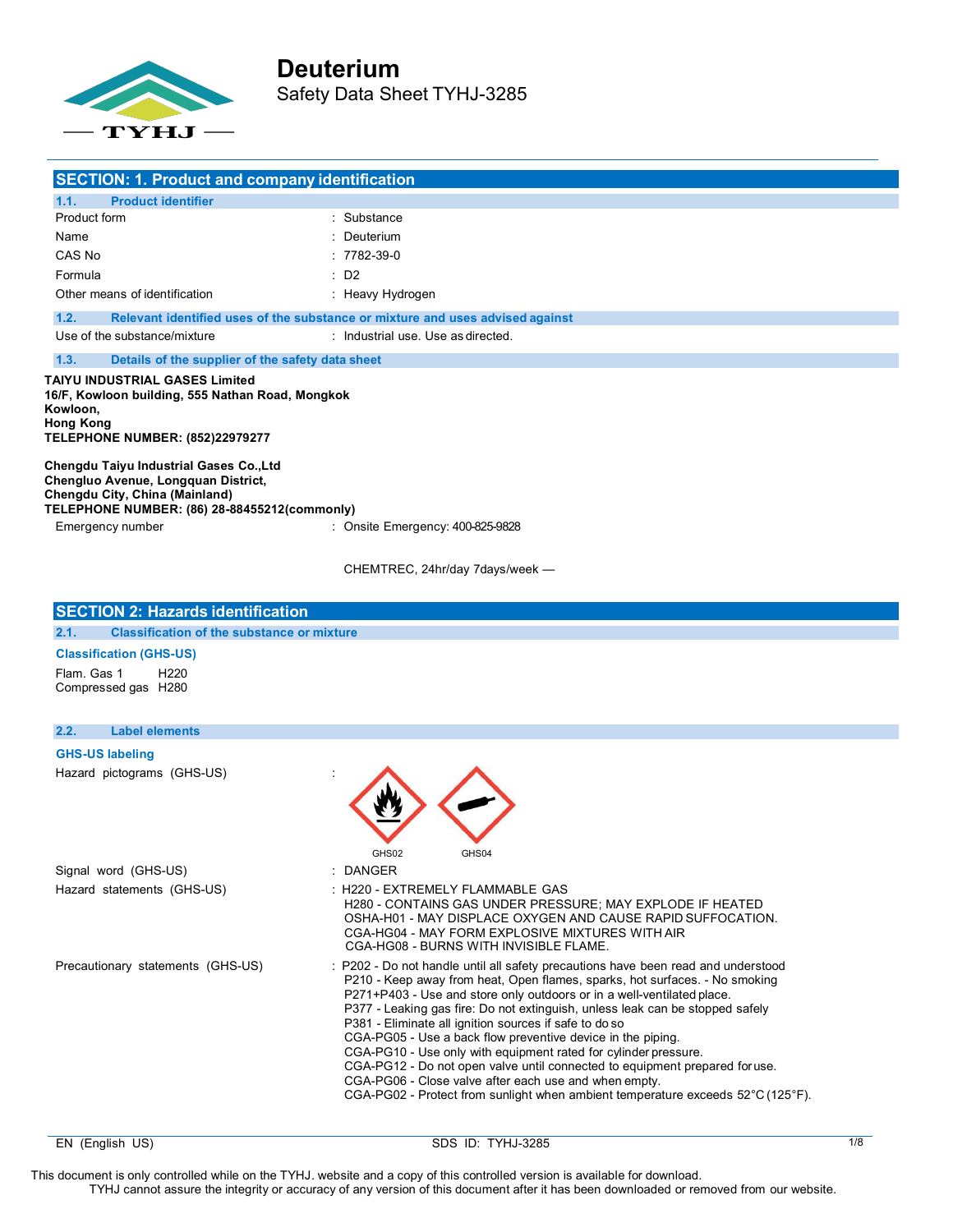

 $\blacksquare$ 

| 2.3.<br><b>Other hazards</b>                                                                |                                                              |                                                                                                                                                                                                                                                                                                                                                                                                                                                                                                    |
|---------------------------------------------------------------------------------------------|--------------------------------------------------------------|----------------------------------------------------------------------------------------------------------------------------------------------------------------------------------------------------------------------------------------------------------------------------------------------------------------------------------------------------------------------------------------------------------------------------------------------------------------------------------------------------|
| Other hazards not contributing to the<br>classification                                     | : None.                                                      |                                                                                                                                                                                                                                                                                                                                                                                                                                                                                                    |
| <b>Unknown acute toxicity (GHS-US)</b><br>2.4.                                              |                                                              |                                                                                                                                                                                                                                                                                                                                                                                                                                                                                                    |
|                                                                                             | No data available                                            |                                                                                                                                                                                                                                                                                                                                                                                                                                                                                                    |
| <b>SECTION 3: Composition/information on ingredients</b>                                    |                                                              |                                                                                                                                                                                                                                                                                                                                                                                                                                                                                                    |
| 3.1.<br><b>Substance</b>                                                                    |                                                              |                                                                                                                                                                                                                                                                                                                                                                                                                                                                                                    |
| <b>Name</b>                                                                                 | <b>Product identifier</b>                                    | %                                                                                                                                                                                                                                                                                                                                                                                                                                                                                                  |
| Deuterium<br>(Main constituent)                                                             | (CAS No) 7782-39-0                                           | 100                                                                                                                                                                                                                                                                                                                                                                                                                                                                                                |
| <b>Mixture</b><br>3.2.                                                                      |                                                              |                                                                                                                                                                                                                                                                                                                                                                                                                                                                                                    |
| Not applicable                                                                              |                                                              |                                                                                                                                                                                                                                                                                                                                                                                                                                                                                                    |
| <b>SECTION 4: First aid measures</b>                                                        |                                                              |                                                                                                                                                                                                                                                                                                                                                                                                                                                                                                    |
| <b>Description of first aid measures</b><br>4.1.                                            |                                                              |                                                                                                                                                                                                                                                                                                                                                                                                                                                                                                    |
| First-aid measures after inhalation                                                         |                                                              | : Remove victim to uncontaminated area wearing self contained breathing apparatus. Keep<br>victim warm and rested. Call a doctor. Apply artificial respiration if breathing stopped.                                                                                                                                                                                                                                                                                                               |
| First-aid measures after skin contact                                                       | : Adverse effects not expected from this product.            |                                                                                                                                                                                                                                                                                                                                                                                                                                                                                                    |
| First-aid measures after eye contact                                                        | ophthalmologist immediately.                                 | Immediately flush eyes thoroughly with water for at least 15 minutes. Hold the eyelids open and<br>away from the eyeballs to ensure that all surfaces are flushed thoroughly. Contact an                                                                                                                                                                                                                                                                                                           |
| First-aid measures after ingestion                                                          | : Ingestion is not considered a potential route of exposure. |                                                                                                                                                                                                                                                                                                                                                                                                                                                                                                    |
| 4.2.<br>Most important symptoms and effects, both acute and delayed                         |                                                              |                                                                                                                                                                                                                                                                                                                                                                                                                                                                                                    |
|                                                                                             | No additional information available                          |                                                                                                                                                                                                                                                                                                                                                                                                                                                                                                    |
| Indication of any immediate medical attention and special treatment needed<br>4.3.<br>None. |                                                              |                                                                                                                                                                                                                                                                                                                                                                                                                                                                                                    |
| <b>SECTION 5: Firefighting measures</b>                                                     |                                                              |                                                                                                                                                                                                                                                                                                                                                                                                                                                                                                    |
| <b>Extinguishing media</b><br>5.1.                                                          |                                                              |                                                                                                                                                                                                                                                                                                                                                                                                                                                                                                    |
| Suitable extinguishing media                                                                | : Carbon dioxide, Dry chemical, Water spray or fog.          |                                                                                                                                                                                                                                                                                                                                                                                                                                                                                                    |
| 5.2.<br>Special hazards arising from the substance or mixture                               |                                                              |                                                                                                                                                                                                                                                                                                                                                                                                                                                                                                    |
| Fire hazard                                                                                 | oxidizing agents.                                            | : EXTREMELY FLAMMABLE GAS. The hydrogen flame is nearly invisible. Hydrogen has alow<br>ignition energy; escaping hydrogen gas may ignite spontaneously. A fireball forms if the gas<br>cloud ignites immediately after release. Hydrogen forms explosive mixtures with air and                                                                                                                                                                                                                    |
| <b>Explosion hazard</b>                                                                     |                                                              | EXTREMELY FLAMMABLE GAS. Forms explosive mixtures with air and oxidizing agents.                                                                                                                                                                                                                                                                                                                                                                                                                   |
| Reactivity                                                                                  |                                                              | : No reactivity hazard other than the effects described in sub-sections below.                                                                                                                                                                                                                                                                                                                                                                                                                     |
| <b>Advice for firefighters</b><br>5.3.                                                      |                                                              |                                                                                                                                                                                                                                                                                                                                                                                                                                                                                                    |
| Firefighting instructions                                                                   | device.                                                      | : If venting or leaking gas catches fire, do not extinguish flames. Flammable vapors may spread<br>from leak, creating an explosive reignition hazard. Vapors can be ignited by pilot lights, other<br>flames, smoking, sparks, heaters, electrical equipment, static discharge, or other ignition<br>sources at locations distant from product handling point. Explosive atmospheres may linger.<br>Before entering an area, especially a confined area, check the atmosphere with an appropriate |
|                                                                                             | L-Fire Protection.                                           | Evacuate all personnel from the danger area. Use self-contained breathing apparatus (SCBA)<br>and protective clothing. Immediately cool containers with water from maximum distance. Stop<br>flow of gas if safe to do so, while continuing cooling water spray. Remove ignition sources if<br>safe to do so. Remove containers from area of fire if safe to do so. On-site fire brigades must<br>comply with OSHA 29 CFR 1910.156 and applicable standards under 29 CFR 1910 Subpart              |
| Protection during firefighting                                                              |                                                              | Compressed gas: asphyxiant. Suffocation hazard by lack of oxygen.                                                                                                                                                                                                                                                                                                                                                                                                                                  |
| Special protective equipment for fire fighters                                              | fighters.                                                    | : Standard protective clothing and equipment (Self Contained Breathing Apparatus) for fire                                                                                                                                                                                                                                                                                                                                                                                                         |
|                                                                                             |                                                              |                                                                                                                                                                                                                                                                                                                                                                                                                                                                                                    |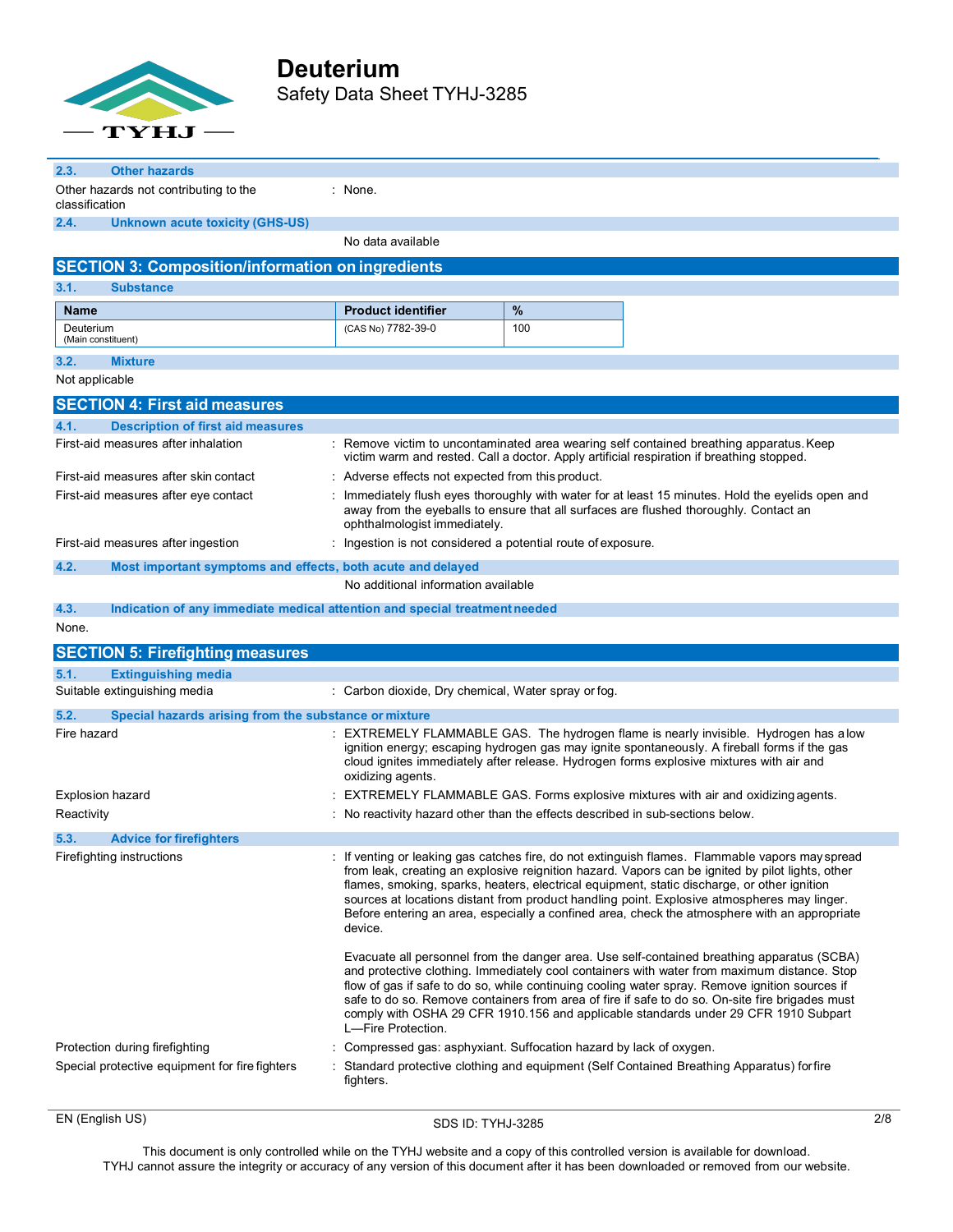

## **Deuterium** Safety Data Sheet TYHJ-3285

Specific methods : Use fire control measures appropriate for the surrounding fire. Exposure to fire and heat radiation may cause gas containers to rupture. Cool endangered containers with water spray jet from a protected position. Prevent water used in emergency cases from entering sewers and drainage systems. **SECTION 6: Accidental release measures** General measures **Statemar Addam ACTIV FLAMMABLE GAS.** Forms explosive mixtures with air and oxidizing agents. See section 5. Evacuate personnel to a safe area. Appropriate self-contained breathing **6.1. Personal precautions, protective equipment and emergency procedures**

|        |                                                      | at measure paragriter to a para arour tippi opitate dell'occitative are<br>apparatus may be required. Approach suspected leak area with caution. Remove all sources<br>of ignition. If safe to do so. Reduce gas with fog or fine water spray. Stop flow of product if<br>safe to do so. Ventilate area or move container to a well-ventilated area. Flammable gas may<br>spread from leak. Before entering the area, especially a confined area, check the atmosphere<br>with an appropriate device.                                                                                                                                                                                       |
|--------|------------------------------------------------------|---------------------------------------------------------------------------------------------------------------------------------------------------------------------------------------------------------------------------------------------------------------------------------------------------------------------------------------------------------------------------------------------------------------------------------------------------------------------------------------------------------------------------------------------------------------------------------------------------------------------------------------------------------------------------------------------|
| 6.1.1. | For non-emergency personnel                          |                                                                                                                                                                                                                                                                                                                                                                                                                                                                                                                                                                                                                                                                                             |
|        |                                                      | No additional information available                                                                                                                                                                                                                                                                                                                                                                                                                                                                                                                                                                                                                                                         |
| 6.1.2. | For emergency responders                             |                                                                                                                                                                                                                                                                                                                                                                                                                                                                                                                                                                                                                                                                                             |
|        |                                                      | No additional information available                                                                                                                                                                                                                                                                                                                                                                                                                                                                                                                                                                                                                                                         |
| 6.2.   | <b>Environmental precautions</b>                     | Prevent waste from contaminating the surrounding environment. Prevent soil and water pollution.<br>Dispose of contents/container in accordance with local/regional/national/international regulations.                                                                                                                                                                                                                                                                                                                                                                                                                                                                                      |
|        |                                                      | Contact supplier for any special requirements.                                                                                                                                                                                                                                                                                                                                                                                                                                                                                                                                                                                                                                              |
| 6.3.   | Methods and material for containment and cleaning up |                                                                                                                                                                                                                                                                                                                                                                                                                                                                                                                                                                                                                                                                                             |
|        |                                                      | No additional information available                                                                                                                                                                                                                                                                                                                                                                                                                                                                                                                                                                                                                                                         |
| 6.4.   | <b>Reference to other sections</b>                   |                                                                                                                                                                                                                                                                                                                                                                                                                                                                                                                                                                                                                                                                                             |
|        |                                                      | See also sections 8 and 13.                                                                                                                                                                                                                                                                                                                                                                                                                                                                                                                                                                                                                                                                 |
|        | <b>SECTION 7: Handling and storage</b>               |                                                                                                                                                                                                                                                                                                                                                                                                                                                                                                                                                                                                                                                                                             |
| 7.1.   | <b>Precautions for safe handling</b>                 |                                                                                                                                                                                                                                                                                                                                                                                                                                                                                                                                                                                                                                                                                             |
|        | Precautions for safe handling                        | : Keep away from heat, hot surfaces, sparks, open flames and other ignition sources. No<br>smoking. Use only non-sparking tools. Use only explosion-proof equipment.                                                                                                                                                                                                                                                                                                                                                                                                                                                                                                                        |
|        |                                                      | Wear leather safety gloves and safety shoes when handling cylinders. Protect cylinders from<br>physical damage; do not drag, roll, slide or drop. While moving cylinder, always keep in place<br>removable valve cover. Never attempt to lift a cylinder by its cap; the cap is intended solely to<br>protect the valve. When moving cylinders, even for short distances, use a cart (trolley, hand<br>truck, etc.) designed to transport cylinders. Never insert an object (e.g., wrench, screwdriver,<br>pry bar) into cap openings; doing so may damage the valve and cause a leak. Use an<br>adjustable strap wrench to remove over-tight or rusted caps. Slowly open the valve. If the |

adjustable strap wrench to remove over-tight or rusted caps. Slowly open the valve. If the valve is hard to open, discontinue use and contact your supplier. Close the container valve after each use; keep closed even when empty. Never apply flame or localized heat directly to any part of the container. High temperatures may damage the container and could cause the pressure relief device to fail prematurely, venting the container contents. For other precautions in using this product, see section 16.

SDS ID: TYHJ-3285 EN (English US) 3/8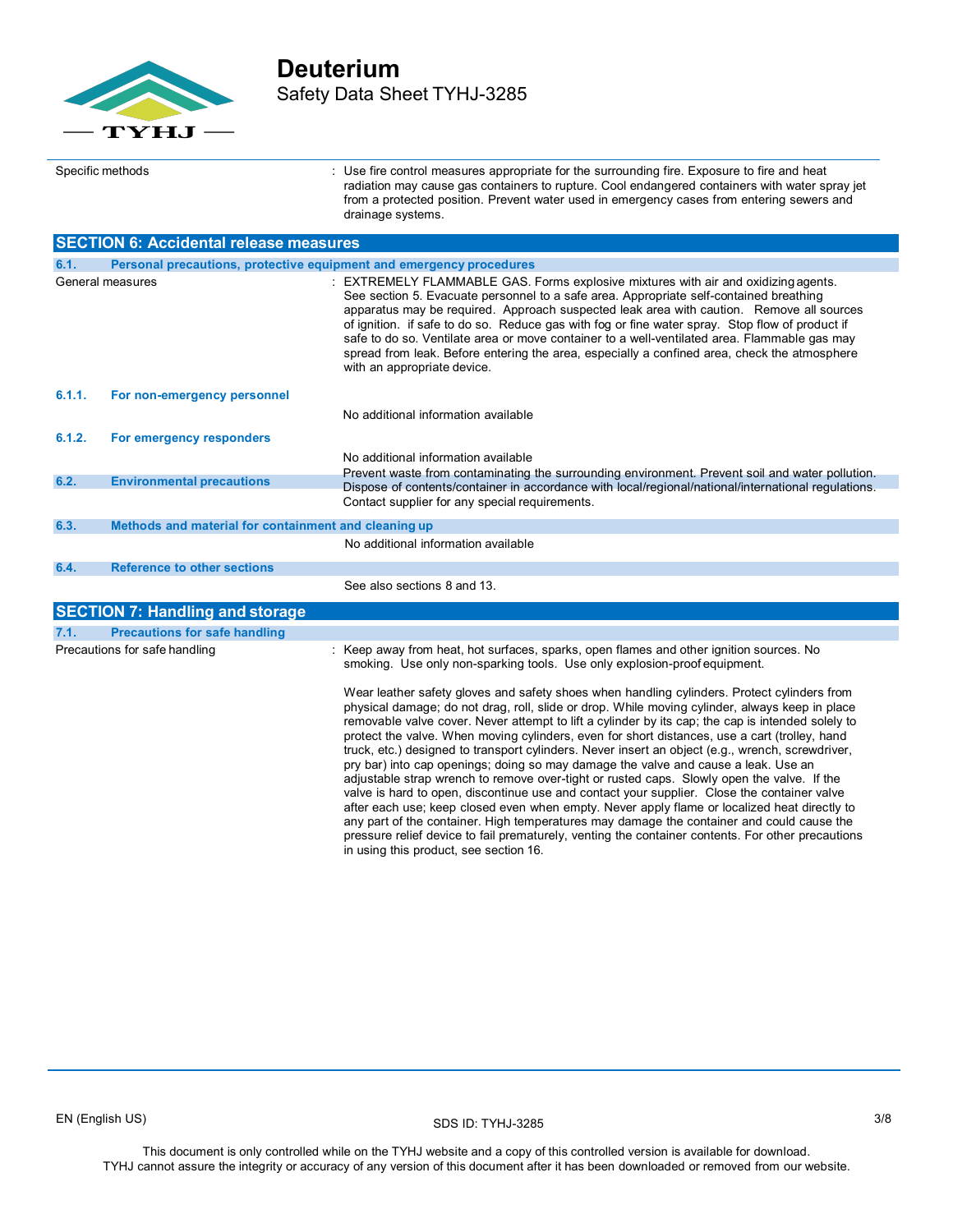

### **7.2. Conditions for safe sto rage, including**

| 7.2. | Conditions for safe sto rage, including any incompatibilities |                                                                                                                                                                                                                                                                                                                                                                                                                                                                                                                                                                                                                                                                                                                                                                                                                                                                                                                                                                                                                                                                                                                                                                                                                                                                                                                                                                                                                                                                                                                                                                                                                |
|------|---------------------------------------------------------------|----------------------------------------------------------------------------------------------------------------------------------------------------------------------------------------------------------------------------------------------------------------------------------------------------------------------------------------------------------------------------------------------------------------------------------------------------------------------------------------------------------------------------------------------------------------------------------------------------------------------------------------------------------------------------------------------------------------------------------------------------------------------------------------------------------------------------------------------------------------------------------------------------------------------------------------------------------------------------------------------------------------------------------------------------------------------------------------------------------------------------------------------------------------------------------------------------------------------------------------------------------------------------------------------------------------------------------------------------------------------------------------------------------------------------------------------------------------------------------------------------------------------------------------------------------------------------------------------------------------|
|      | Storage conditions                                            | : Store only where temperature will not exceed $125^{\circ}F(52^{\circ}C)$ . Post "No Smoking or Open<br>Flames" signs in storage and use areas. There must be no sources of ignition. Separate<br>packages and protect against potential fire and/or explosion damage following appropriate<br>codes and requirements (e.g., NFPA 30, NFPA 55, NFPA 70, and/or NFPA 221 in the U.S.) or<br>according to requirements determined by the Authority Having Jurisdiction (AHJ). Always<br>secure containers upright to keep them from falling or being knocked over. Install valve<br>protection cap, if provided, firmly in place by hand when the container is not in use. Store full<br>and empty containers separately. Use a first-in, first-out inventory system to prevent storing full<br>containers for long periods. For other precautions in using this product, see section 16.<br>OTHER PRECAUTIONS FOR HANDLING, STORAGE, AND USE: When handling product<br>under pressure, use piping and equipment adequately designed to withstand the pressures to<br>be encountered. Never work on a pressurized system. Use a back flow preventive device in<br>the piping. Gases can cause rapid suffocation because of oxygen deficiency; store and use<br>with adequate ventilation. If a leak occurs, close the container valve and blow down the system<br>in a safe and environmentally correct manner in compliance with all international,<br>federal/national, state/provincial, and local laws; then repair the leak. Never place a container<br>where it may become part of an electrical circuit. |
|      |                                                               |                                                                                                                                                                                                                                                                                                                                                                                                                                                                                                                                                                                                                                                                                                                                                                                                                                                                                                                                                                                                                                                                                                                                                                                                                                                                                                                                                                                                                                                                                                                                                                                                                |

## **7.3. Specific end use(s)**

None.

## **SECTION 8: Exposure controls/personal protection**

| 8.1.<br><b>Control parameters</b> |                 |
|-----------------------------------|-----------------|
| Deuterium (7782-39-0)             |                 |
| <b>ACGIH</b>                      | Not established |
| USA OSHA                          | Not established |

| 8.2.<br><b>Exposure controls</b> |                                                                                                                                                                                                                                                                                                           |
|----------------------------------|-----------------------------------------------------------------------------------------------------------------------------------------------------------------------------------------------------------------------------------------------------------------------------------------------------------|
| Appropriate engineering controls | : An explosion-proof local exhaust system is acceptable. Local exhaust and general ventilation<br>must be adequate to meet exposure standards. Mechanic (general) engineering controls: Use<br>only in a closed system. Closed system, ventilation, explosion-proof electrical equipment and<br>lighting. |
| Eye protection                   | : Wear safety glasses with side shields.                                                                                                                                                                                                                                                                  |
| Respiratory protection           | : An air-supplied respirator must be used while working with this product in confined spaces. The<br>respiratory protection used must conform with OSHA rules as specified in 29 CFR 1910.134.<br>Select per OSHA 29 CFR 1910.134 and ANSI Z88.2.                                                         |
| Thermal hazard protection        | : None necessary.                                                                                                                                                                                                                                                                                         |
| Other information                | : Consider the use of flame resistant anti-static safety clothing. Wear safety shoes while handling<br>containers. Wear leather safety gloves and safety shoes when handling cylinders.                                                                                                                   |

| <b>SECTION 9: Physical and chemical properties</b>            |                              |  |
|---------------------------------------------------------------|------------------------------|--|
| Information on basic physical and chemical properties<br>9.1. |                              |  |
| Physical state                                                | : Gas                        |  |
| Molecular mass                                                | $: 4$ g/mol                  |  |
| Color                                                         | : Colorless.                 |  |
| Odor                                                          | : No data available          |  |
| Odor threshold                                                | : No data available          |  |
| рH                                                            | : Not applicable.            |  |
| Relative evaporation rate (butyl acetate=1)                   | : No data available          |  |
| Relative evaporation rate (ether=1)                           | $:$ Not applicable.          |  |
| Melting point                                                 | : $-254\degree$ C            |  |
| Freezing point                                                | : No data available          |  |
| Boiling point                                                 | : $-249.5$ °C                |  |
| Flash point                                                   | $\therefore$ Not applicable. |  |

EN (English US) 4/8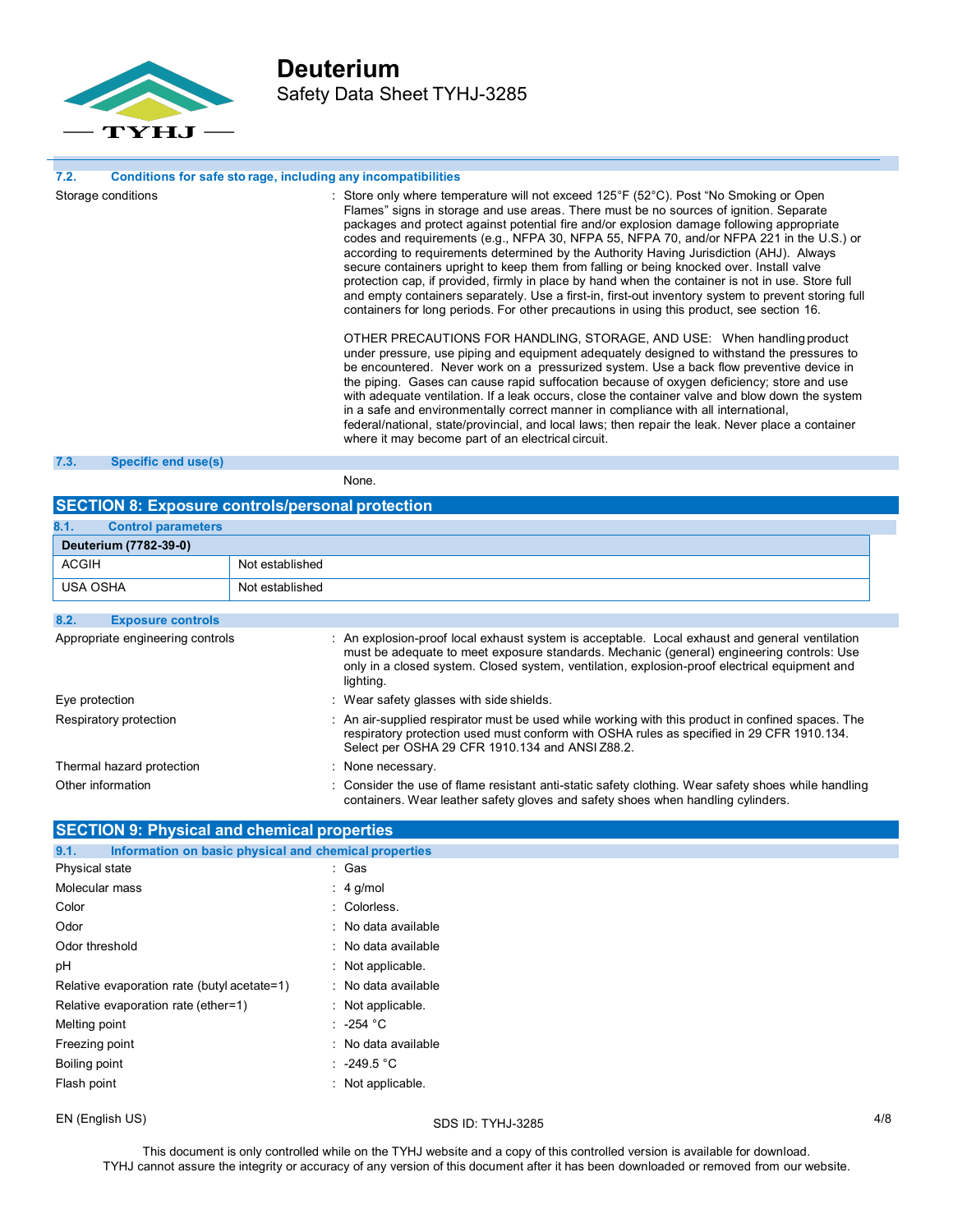

| Auto-ignition temperature        | : 585 °C                      |
|----------------------------------|-------------------------------|
| Decomposition temperature        | : No data available           |
| Flammability (solid, gas)        | $: 6.7 - 75$ vol %            |
| Vapor pressure                   | : Not applicable.             |
| Critical pressure                | : 1660 kPa                    |
| Relative vapor density at 20 °C  | : No data available           |
| Relative density                 | : 0.16                        |
| Relative gas density             | : 0.14                        |
| Solubility                       | : Water: No data available    |
| Log Pow                          | : Not applicable.             |
| Log Kow                          | : Not applicable.             |
| Viscosity, kinematic             | : Not applicable.             |
| Viscosity, dynamic               | : Not applicable.             |
| Explosive properties             | : Not applicable.             |
| Oxidizing properties             | : None.                       |
| <b>Explosive limits</b>          | : No data available           |
| <b>Other information</b><br>9.2. |                               |
| Gas group                        | : Compressed gas              |
| Additional information           | : BURNS WITH INVISIBLE FLAME. |

|                               | <b>SECTION 10: Stability and reactivity</b>  |                                                                                                                         |     |
|-------------------------------|----------------------------------------------|-------------------------------------------------------------------------------------------------------------------------|-----|
| 10.1.                         | <b>Reactivity</b>                            |                                                                                                                         |     |
|                               |                                              | No reactivity hazard other than the effects described in sub-sections below.                                            |     |
| 10.2.                         | <b>Chemical stability</b>                    |                                                                                                                         |     |
|                               |                                              | Stable under normal conditions.                                                                                         |     |
| 10.3.                         | <b>Possibility of hazardous reactions</b>    |                                                                                                                         |     |
|                               |                                              | May react violently with oxidants. Can form explosive mixture with air.                                                 |     |
| 10.4.                         | <b>Conditions to avoid</b>                   |                                                                                                                         |     |
|                               |                                              | Keep away from heat/sparks/open flames/hot surfaces. - Nosmoking.                                                       |     |
| 10.5.                         | <b>Incompatible materials</b>                |                                                                                                                         |     |
|                               |                                              | Oxidizing agent, Halogens, Alkaline earth metals; Alkaline earth metals, ductile metals; cold-worked<br>ferrite steels. |     |
| 10.6.                         | <b>Hazardous decomposition products</b>      |                                                                                                                         |     |
|                               |                                              | Under normal conditions of storage and use, hazardous decomposition products should not be<br>produced.                 |     |
|                               | <b>SECTION 11: Toxicological information</b> |                                                                                                                         |     |
| 11.1.                         | Information on toxicological effects         |                                                                                                                         |     |
| Acute toxicity                |                                              | : Not classified                                                                                                        |     |
|                               | Skin corrosion/irritation                    | : Not classified                                                                                                        |     |
|                               |                                              | pH: Not applicable.                                                                                                     |     |
| Serious eye damage/irritation |                                              | Not classified                                                                                                          |     |
|                               |                                              | pH: Not applicable.                                                                                                     |     |
|                               | Respiratory or skin sensitization            | : Not classified                                                                                                        |     |
|                               | Germ cell mutagenicity                       | Not classified                                                                                                          |     |
| Carcinogenicity               |                                              | : Not classified                                                                                                        |     |
|                               | Reproductive toxicity                        | : Not classified                                                                                                        |     |
|                               | EN (English US)                              | SDS ID: TYHJ-3285                                                                                                       | 5/8 |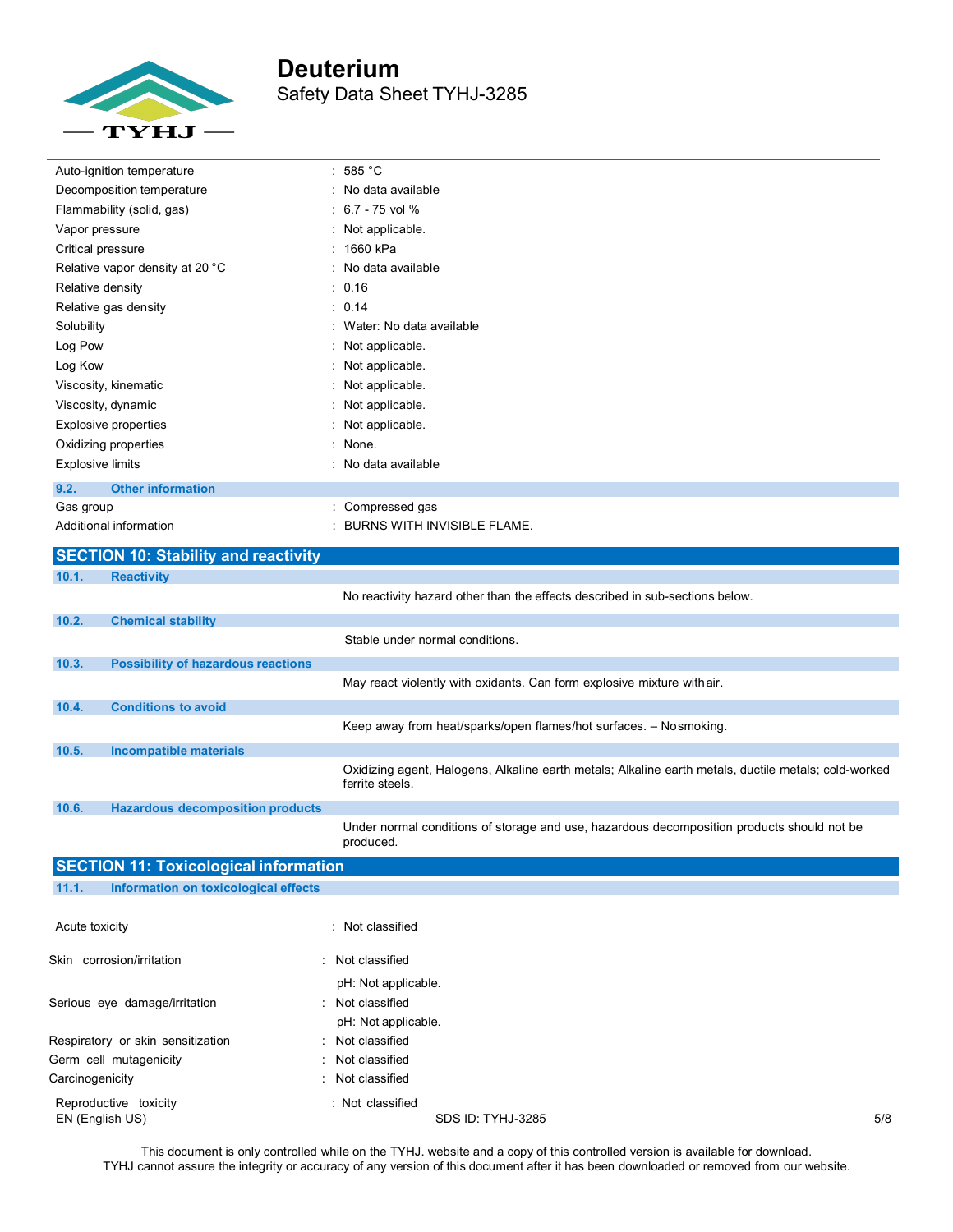

# **Deuterium** Safety Data Sheet TYHJ-3285

| EN (English US)                                        | SDS ID: TYHJ-3285                                                                                       | 6/8 |
|--------------------------------------------------------|---------------------------------------------------------------------------------------------------------|-----|
| Other information                                      | : No supplementary information available.                                                               |     |
|                                                        |                                                                                                         |     |
| Emergency Response Guide (ERG) Number                  | : 115 (including Deuterium)                                                                             |     |
| <b>Additional information</b>                          |                                                                                                         |     |
| DOT Special Provisions (49 CFR 172.102)                | : N89 - When steel UN pressure receptacles are used, only those bearing the "H" mark are<br>authorized. |     |
| Hazard labels (DOT)                                    | : 2.1 - Flammable gas                                                                                   |     |
| Department of Transportation (DOT) Hazard<br>Classes   | : 2.1 - Class 2.1 - Flammable gas 49 CFR 173.115                                                        |     |
| Proper Shipping Name (DOT)                             | Deuterium, compressed                                                                                   |     |
| UN-No.(DOT)                                            | <b>UN1957</b>                                                                                           |     |
| Transport document description                         | : UN1957 Deuterium, compressed, 2.1                                                                     |     |
| In accordance with DOT                                 |                                                                                                         |     |
| <b>SECTION 14: Transport information</b>               |                                                                                                         |     |
|                                                        | regulations. Contact supplier for any special requirements.                                             |     |
| Waste disposal recommendations                         | Dispose of contents/container in accordance with local/regional/national/international                  |     |
| 13.1.<br><b>Waste treatment methods</b>                |                                                                                                         |     |
| <b>SECTION 13: Disposal considerations</b>             |                                                                                                         |     |
| Effect on the global warming                           | : No known effects from this product.                                                                   |     |
| Effect on ozone layer                                  | : None.                                                                                                 |     |
| 12.5.<br><b>Other adverse effects</b>                  |                                                                                                         |     |
|                                                        |                                                                                                         |     |
| Mobility in soil<br>Ecology - soil                     | No ecological damage caused by this product.                                                            |     |
| Deuterium (7782-39-0)                                  | No data available.                                                                                      |     |
| 12.4.<br><b>Mobility in soil</b>                       |                                                                                                         |     |
|                                                        |                                                                                                         |     |
| Bioaccumulative potential                              | No data available.                                                                                      |     |
| Log Pow<br>Log Kow                                     | Not applicable.<br>Not applicable.                                                                      |     |
| Deuterium (7782-39-0)                                  |                                                                                                         |     |
| <b>Bioaccumulative potential</b><br>12.3.              |                                                                                                         |     |
|                                                        |                                                                                                         |     |
| Deuterium (7782-39-0)<br>Persistence and degradability | Not applicable for inorganic gases.                                                                     |     |
| 12.2.<br><b>Persistence and degradability</b>          |                                                                                                         |     |
|                                                        |                                                                                                         |     |
| <b>Toxicity</b><br>Ecology - general                   | : No ecological damage caused by this product.                                                          |     |
| <b>SECTION 12: Ecological information</b><br>12.1.     |                                                                                                         |     |
|                                                        |                                                                                                         |     |
| exposure)<br>Aspiration hazard                         | : Not classified                                                                                        |     |
| Specific target organ toxicity (repeated               | : Not classified                                                                                        |     |
| Specific target organ toxicity (single exposure)       | : Not classified                                                                                        |     |
|                                                        |                                                                                                         |     |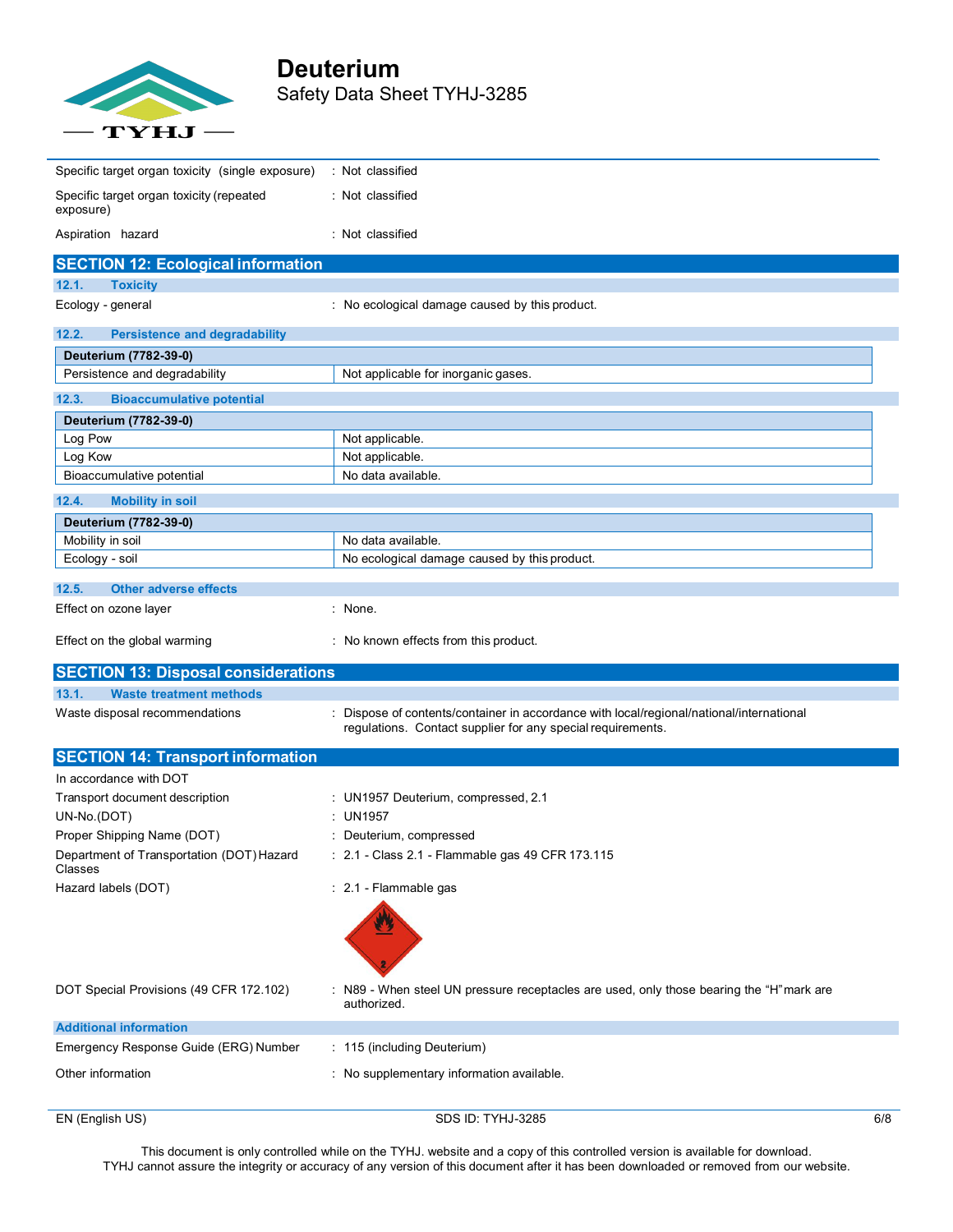

## **Deuterium** Safety Data Sheet TYHJ-3285

| Special transport precautions | : Avoid transport on vehicles where the load space is not separated from the driver's<br>compartment. Ensure vehicle driver is aware of the potential hazards of the load and knows<br>what to do in the event of an accident or an emergency. Before transporting product containers:<br>- Ensure there is adequate ventilation. - Ensure that containers are firmly secured. - Ensure<br>cylinder valve is closed and not leaking. - Ensure valve outlet cap nut or plug (where provided)<br>is correctly fitted. - Ensure valve protection device (where provided) is correctly fitted. |
|-------------------------------|--------------------------------------------------------------------------------------------------------------------------------------------------------------------------------------------------------------------------------------------------------------------------------------------------------------------------------------------------------------------------------------------------------------------------------------------------------------------------------------------------------------------------------------------------------------------------------------------|
| <b>Transport by sea</b>       |                                                                                                                                                                                                                                                                                                                                                                                                                                                                                                                                                                                            |
| UN-No. (IMDG)                 | : 1957                                                                                                                                                                                                                                                                                                                                                                                                                                                                                                                                                                                     |
| Proper Shipping Name (IMDG)   | : DEUTERIUM, COMPRESSED                                                                                                                                                                                                                                                                                                                                                                                                                                                                                                                                                                    |
| Class (IMDG)                  | $: 2 - \text{Gases}$                                                                                                                                                                                                                                                                                                                                                                                                                                                                                                                                                                       |
| MFAG-No                       | : 115                                                                                                                                                                                                                                                                                                                                                                                                                                                                                                                                                                                      |
| <b>Air transport</b>          |                                                                                                                                                                                                                                                                                                                                                                                                                                                                                                                                                                                            |
| UN-No.(IATA)                  | : 1957                                                                                                                                                                                                                                                                                                                                                                                                                                                                                                                                                                                     |
| Proper Shipping Name (IATA)   | : Deuterium, compressed                                                                                                                                                                                                                                                                                                                                                                                                                                                                                                                                                                    |
| Class (IATA)                  | $\therefore$ 2                                                                                                                                                                                                                                                                                                                                                                                                                                                                                                                                                                             |
| Civil Aeronautics Law         | : Gases under pressure/Gases flammable under pressure                                                                                                                                                                                                                                                                                                                                                                                                                                                                                                                                      |

| <b>SECTION 15: Regulatory information</b>                                               |  |  |
|-----------------------------------------------------------------------------------------|--|--|
| <b>15.1. US Federal regulations</b>                                                     |  |  |
| Deuterium (7782-39-0)                                                                   |  |  |
| Listed on the United States TSCA (Toxic Substances Control Act) inventory               |  |  |
| Sudden release of pressure hazard<br>SARA Section 311/312 Hazard Classes<br>Fire hazard |  |  |

**15.2. International regulations**

**CANADA**

**Deuterium (7782-39-0)** Listed on the Canadian DSL (Domestic Substances List)

## **EU-Regulations**

**Deuterium (7782-39-0)**

Listed on the EEC inventory EINECS (European Inventory of Existing Commercial Chemical Substances)

### **15.2.2. National regulations**

**Deuterium (7782-39-0)**

Listed on IECSC (Inventory of Existing Chemical Substances Produced or Imported in China) Listed on the Korean ECL (Existing Chemicals List) Listed on NZIoC (New Zealand Inventory of Chemicals) Listed on PICCS (Philippines Inventory of Chemicals and Chemical Substances)

| 15.3. US State regulations                                             |                                                                                                         |     |
|------------------------------------------------------------------------|---------------------------------------------------------------------------------------------------------|-----|
| Deuterium(7782-39-0)                                                   |                                                                                                         |     |
| U.S. - California - Proposition 65 - Carcinogens List                  | No                                                                                                      |     |
| U.S. - California - Proposition 65 - Developmental<br>Toxicity         | No                                                                                                      |     |
| U.S. - California - Proposition 65 - Reproductive<br>Toxicity - Female | No                                                                                                      |     |
| U.S. - California - Proposition 65 - Reproductive<br>Toxicity - Male   | No                                                                                                      |     |
| State or local regulations                                             | U.S. - Massachusetts - Right To Know List<br>U.S. - New Jersey - Right to Know Hazardous Substance List |     |
| EN (English US)                                                        | SDS ID: TYHJ-3285                                                                                       | 7/8 |